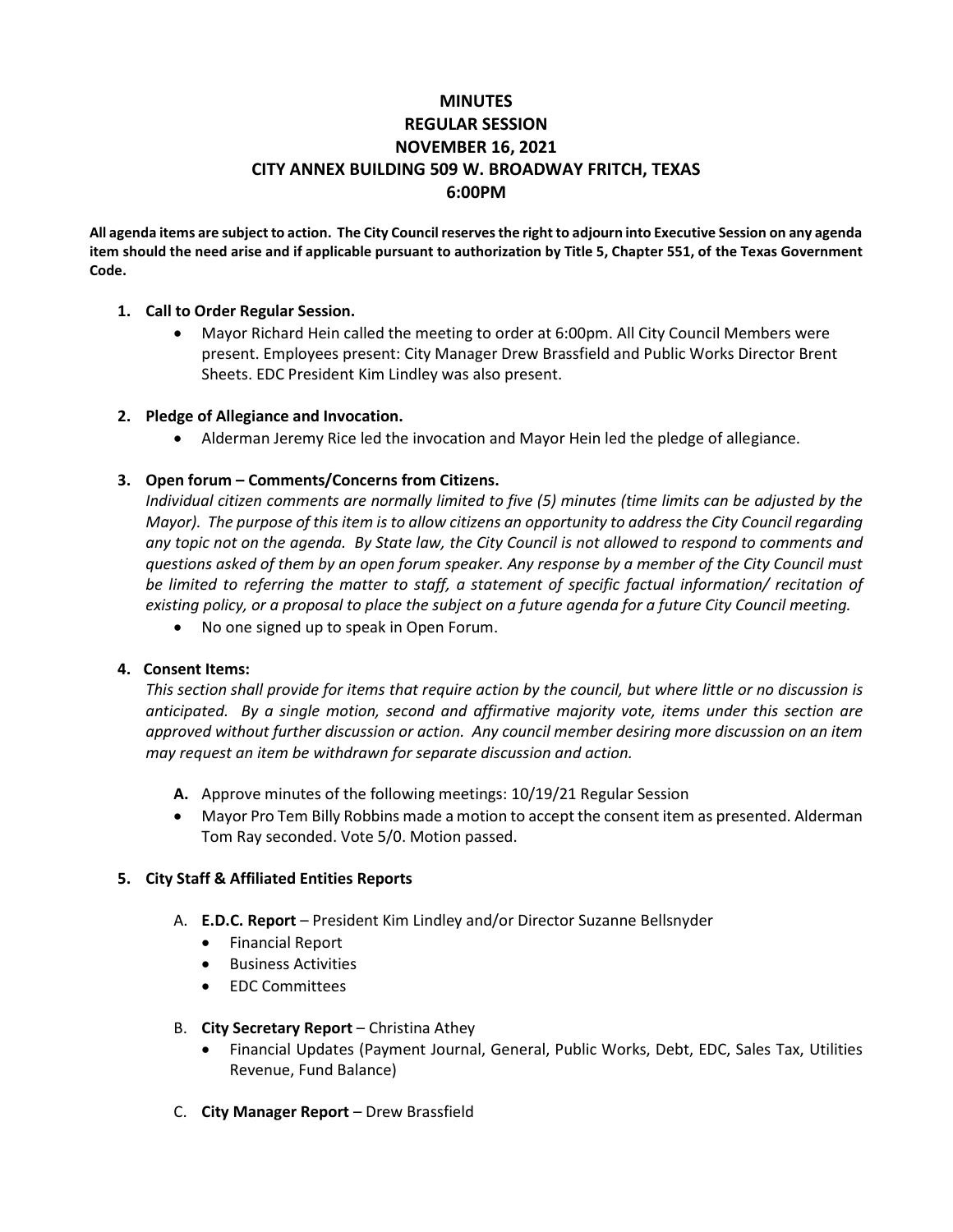- Updates on Activities within City Departments (AC/Code, Fire, Court1, Court2, Police, Public Works)
- Updates on On-going Projects (FLAP FAQ)

## **6. New business:**

**A. Discussion and possible action regarding amending Crime Control and Prevention District Budget for enhanced information systems program purchase.**

\_\_\_\_\_\_\_\_\_\_\_\_\_\_\_\_\_\_\_\_\_\_\_\_\_\_\_\_\_\_\_\_\_\_\_\_\_\_\_\_\_\_\_\_\_\_\_\_\_\_\_\_\_\_\_\_\_\_\_\_\_\_\_\_\_\_\_\_\_\_\_\_\_\_\_\_\_\_\_\_\_\_\_\_\_\_\_\_\_\_

\_\_\_\_\_\_\_\_\_\_\_\_\_\_\_\_\_\_\_\_\_\_\_\_\_\_\_\_\_\_\_\_\_\_\_\_\_\_\_\_\_\_\_\_\_\_\_\_\_\_\_\_\_\_\_\_\_\_\_\_\_\_\_\_\_\_\_\_\_\_\_\_\_\_\_\_\_\_\_\_\_\_\_\_\_\_\_\_\_\_

- Mayor Pro Tem Robbins made a motion to approve the budget amendment as presented. Alderman Rice seconded. Vote 5/0. Motion passed.
- **B. Discussion and possible action regarding Fritch Volunteer Fire Department grant and budget amendment.**
	- After some discussion from the Council regarding amending the revenue portion of the general fund to match the amended expense portion, Alderman Jim Story made a motion to approve the proposed budget amendment *as amended*. Mayor Pro Tem Robbins seconded. Vote 5/0. Motion passed.

## **C. Discussion and possible action regarding future of museum.**

- Susan Bell, Velois Bell, and Tena Hays requested to give a short presentation to the Council regarding this topic. The ladies presented some signs and letters made by SFISD Elementary students expressing their desire to keep the museum open. These ladies informed the Council that they have been working to assemble volunteers and a plan to operate the museum and requested more time to complete this effort. Following discussion from all Council members, this matter was tabled to the February 2022 regular meeting.
- **D. Discussion and possible action regarding wastewater treatment facility and associated funding.**

\_\_\_\_\_\_\_\_\_\_\_\_\_\_\_\_\_\_\_\_\_\_\_\_\_\_\_\_\_\_\_\_\_\_\_\_\_\_\_\_\_\_\_\_\_\_\_\_\_\_\_\_\_\_\_\_\_\_\_\_\_\_\_\_\_\_\_\_\_\_\_\_\_\_\_\_\_\_\_\_\_\_\_\_\_\_\_\_\_\_

• Mayor Hein presented a spreadsheet regarding future projections of City revenue and discussed the importance of reimbursing the City on the water rights purchase from earlier in the calendar year. Frugal spending, financing options, and the need to cut back on capital expenditures were all discussed. The reimbursement aspect was requested to be on the December agenda. No motions were made as this was a discussion-only topic.

## **E. Discussion regarding request from Jay Perdue to disannex Perdue's Prairie.** (Emailed Request, Ordinance Annexing Property, Exhibits A & B, TML Annexation Paper)

\_\_\_\_\_\_\_\_\_\_\_\_\_\_\_\_\_\_\_\_\_\_\_\_\_\_\_\_\_\_\_\_\_\_\_\_\_\_\_\_\_\_\_\_\_\_\_\_\_\_\_\_\_\_\_\_\_\_\_\_\_\_\_\_\_\_\_\_\_\_\_\_\_\_\_\_\_\_\_\_\_\_\_\_\_\_\_\_\_\_

- This matter was tabled. No discussion.
- **7. Executive Session** The City Council will convene into executive session in accordance with Tex. Gov't Code §551.071 to seek the advice of the city attorney about pending or contemplated litigation, settlement offers or as required under the Texas Disciplinary Rules of Professional Conduct of the State Bar of Texas.
	- Due to the City Attorney waiting on the Council, Mayor Hein moved this item to immediate follow the invocation and pledge. Mayor Hein called the Council into Executive Session at 6:01pm.
- **8. Reconvene into Open Session to take action, if necessary, regarding matters discussed in Executive Session.**
	- **A.** The Council reconvened into open session at 6:17pm. No action taken.